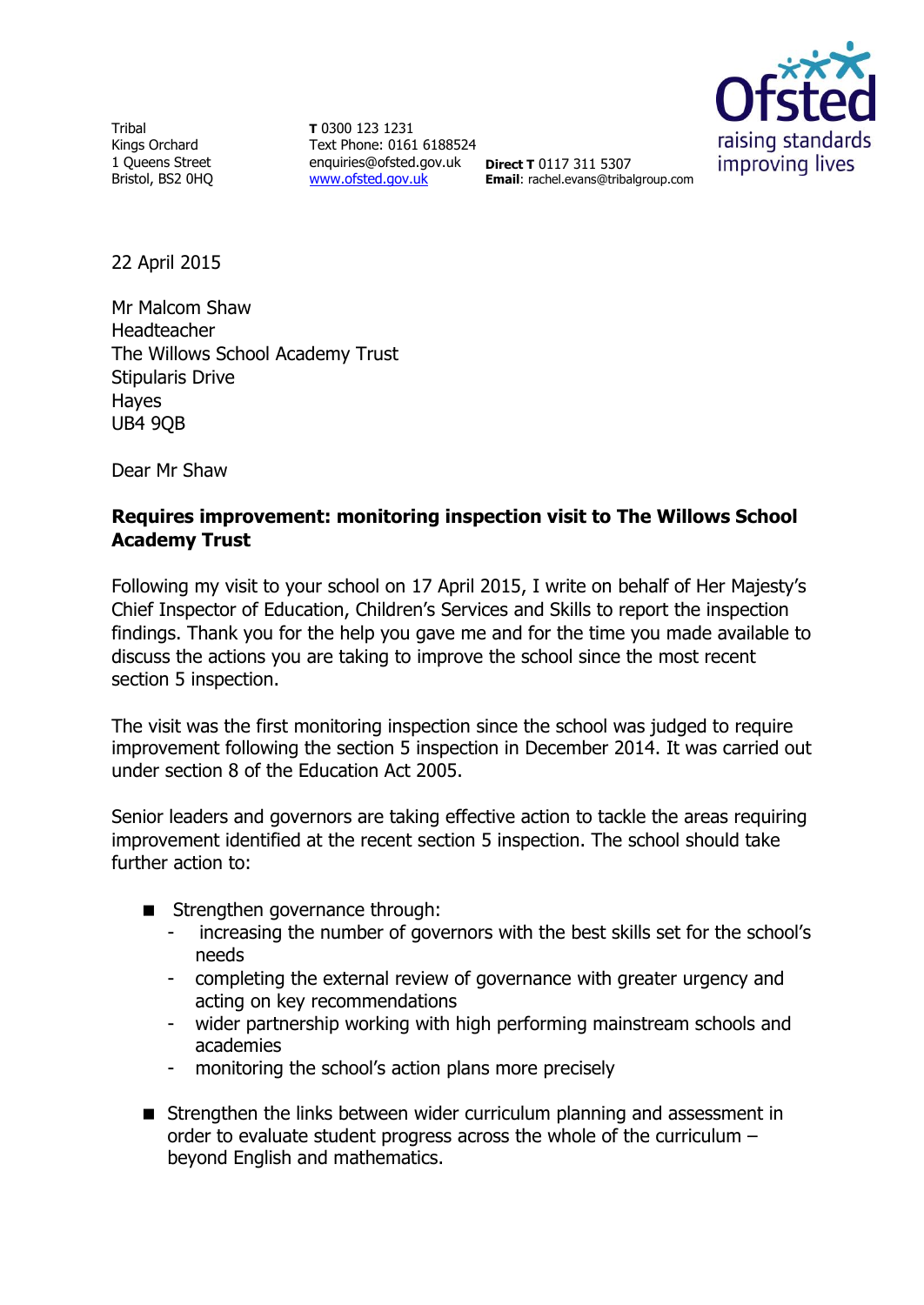

# **Evidence**

During the visit, I met with you, two governors, including the Chair and three middle and senior leaders to discuss the actions taken since the last inspection. I spoke with the school's improvement partner and your strategic adviser on the telephone. You accompanied me on a short tour of the school during which we made brief visits to lessons. I spoke with groups of pupils and examined samples of their work. I evaluated the school's internal performance information, minutes of governing body meetings, and the school's action plans.

## **Context**

Since the last inspection, no changes in staffing have occurred. The Chair of Governors resigned in December 2014 and the vice-chair was then elected to be her substantive replacement with immediate effect. Pupil numbers have increased since November 2014 – due to increased local authority demand and additional need for short stay placements as pupils await assessment for potential statements of special educational need.

## **Main findings**

Significant progress has been made since the last inspection. Senior and middle leaders have been singularly focused and relentless in improving standards across the school. The impact of such determination is clear in improving standards in pupils' behaviour, uniform, writing (in both key stages) and in more exciting, challenging lessons in all subjects – including science, history and geography.

Senior leaders remain correct in their assessment of what needs to be done. Their action plans are clear and direct and they provide accurate evidence of the progress of the school. Lines of accountability for the plan, shared amongst all leaders, are clear and appropriate. Of particular note are the plan headings entitled 'what success will look like' – these make absolutely clear to everyone in the school exactly what needs to be done, and how, to meet and beat targets. The Headteacher and his team are determined that the school provides high quality learning and care for all its pupils – everything the school does must be done in the 'Willows way'. However, arrangements for the monitoring of the plan's impact by governors need to be more robust.

Leaders have responded energetically to the need to rapidly improve writing standards in the school. Comprehensive staff training, rooted in clear, diagnostic marking guidance, is resulting in improving standards. The impact of such training is clear in the change in pupils' written work. The difference in the quality of written work over the last 6 months is patent. Pupils say they are challenged in lessons to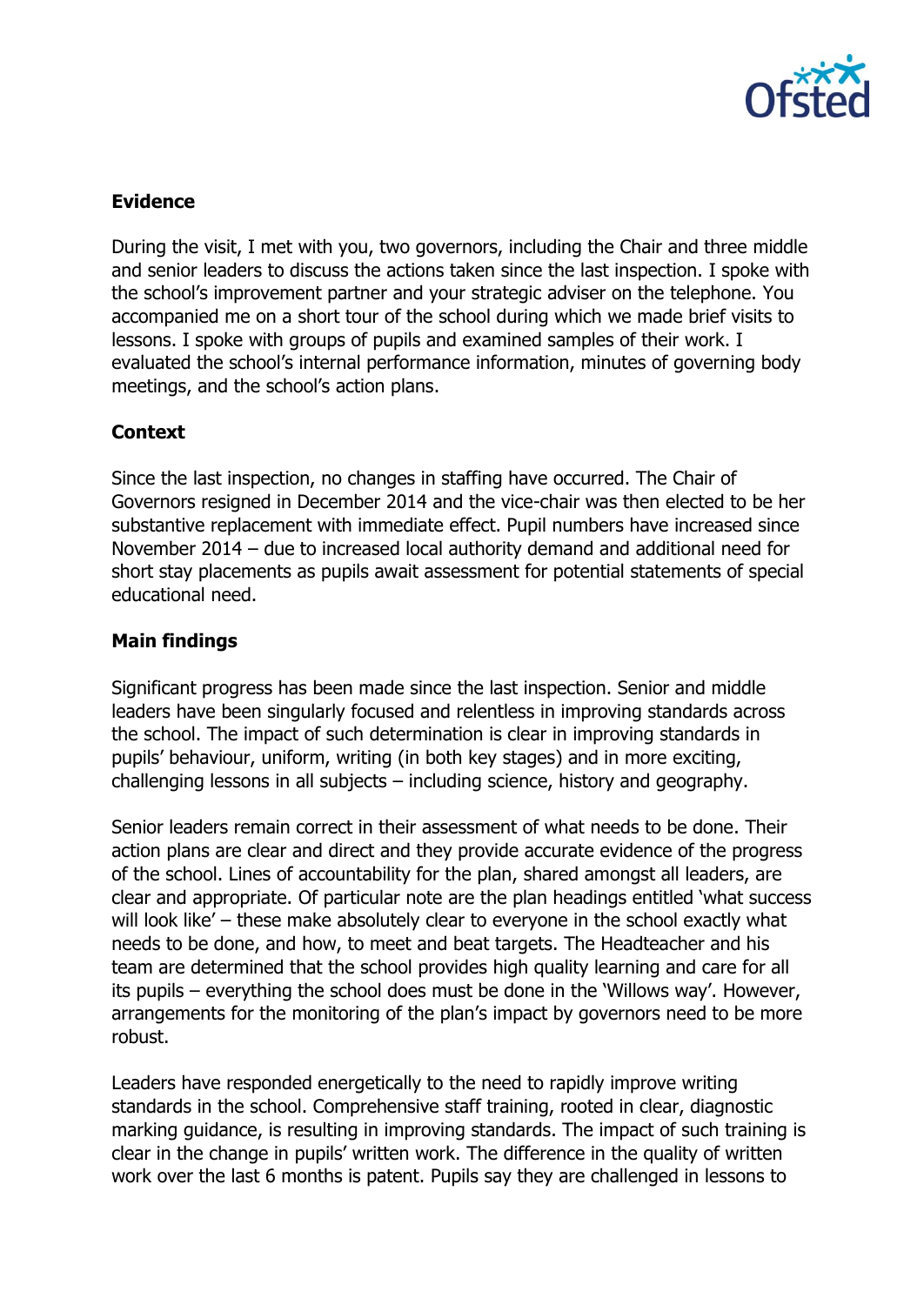

produce 'better and longer' pieces of written work and it is clear that this is so from their books. The significant gap between standards in reading and writing in Summer 2014 is narrowing for all pupils of all abilities and ages.

Similarly, all staff are increasingly confident in assessing the progress of groups of pupils. With the support of skilled external experts, leaders have worked hard in developing improved assessment systems and routines. As a result, staff comment confidently on the progress being made by all children in their lessons. Effective 'baselining' assessments taken when pupils enter the school mean that robust, accurate targets for progress are now set and monitored.

Lesson planning also continues to improve. Teachers and support staff are more aware of the specific needs of the children in their lessons; they now plan lessons which stretch and challenge their pupils – again of all ages and abilities. As one Year 6 pupil put it, 'everything is about learning now'. Leaders do acknowledge, however, that there is more to be done to further improve the planning of lessons in subjects beyond English and mathematics. The school's plans to introduce music lessons are exciting and should enhance the already strong therapeutic support provided by sound teaching in art and drama. The planned further additions to history, geography and science lessons should further complement a wider, more rounded, education for the pupils. This will, in turn, prepare them better for their education after they leave Willows.

Marking is getting better too. Teachers and support staff have embraced recent marking training with enthusiasm and developing expertise. Marking in most books is skilled, accurate and detailed and, when pupils respond to it, their progress is clear in exercise books and classroom displays. However, there is more to be done to ensure that children work harder. The school's plans to develop and extend self and peer marking are appropriate in this regard. At present, the staff are working very hard indeed to ensure that the children make at least good progress; the pupils need to work equally hard.

The performance management of staff is now more meaningful. Targets are challenging and realistic; regular performance assessment reviews are held; and governors and leaders know, accurately, how most of their staff are performing at any one time. The consequent improvements in the quality of lessons and in pupils' progress, especially in writing, come as no surprise. Leaders and governors do acknowledge, however, that this area of the school's work is still a work in progress as all staff and new governors settle into the routine of systematic performance measurement.

Governors are beginning to provide better support and challenge for the school. The recent turbulence in governing body membership is now resolved. The Chair and vice-chair of Governors are committed to increased partnership working with good and outstanding schools, including a teaching school alliance, to ensure better education for the school's pupils. They have responded positively to the findings of